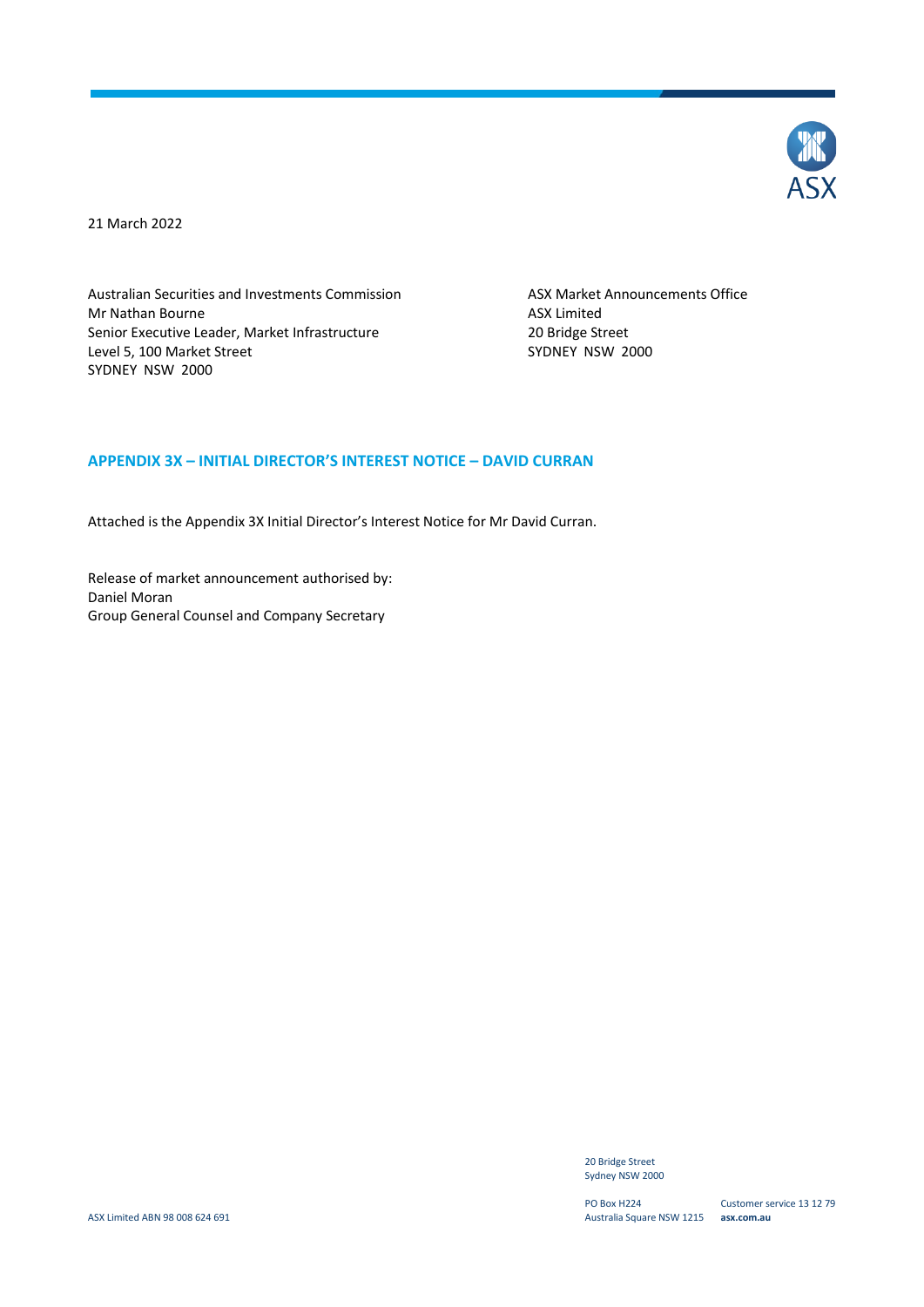*Rule 3.19A.1*

# **Appendix 3X**

# **Initial Director's Interest Notice**

*Information or documents not available now must be given to ASX as soon as available. Information and documents given to ASX become ASX's property and may be made public.*

Introduced 30/9/2001.

| Name of entity | <b>ASX Limited</b> |
|----------------|--------------------|
| <b>ABN</b>     | 98 008 624 691     |

We (the entity) give ASX the following information under listing rule 3.19A.1 and as agent for the director for the purposes of section 205G of the Corporations Act.

| <b>Name of Director</b> | David Curran  |
|-------------------------|---------------|
| Date of appointment     | 21 March 2022 |

**Part 1 - Director's relevant interests in securities of which the director is the registered holder** *In the case of a trust, this includes interests in the trust made available by the responsible entity of the trust*

Note: In the case of a company, interests which come within paragraph (i) of the definition of "notifiable interest of a director" should be disclosed in this part.

## **Number & class of securities**

Nil

<sup>+</sup> See chapter 19 for defined terms.